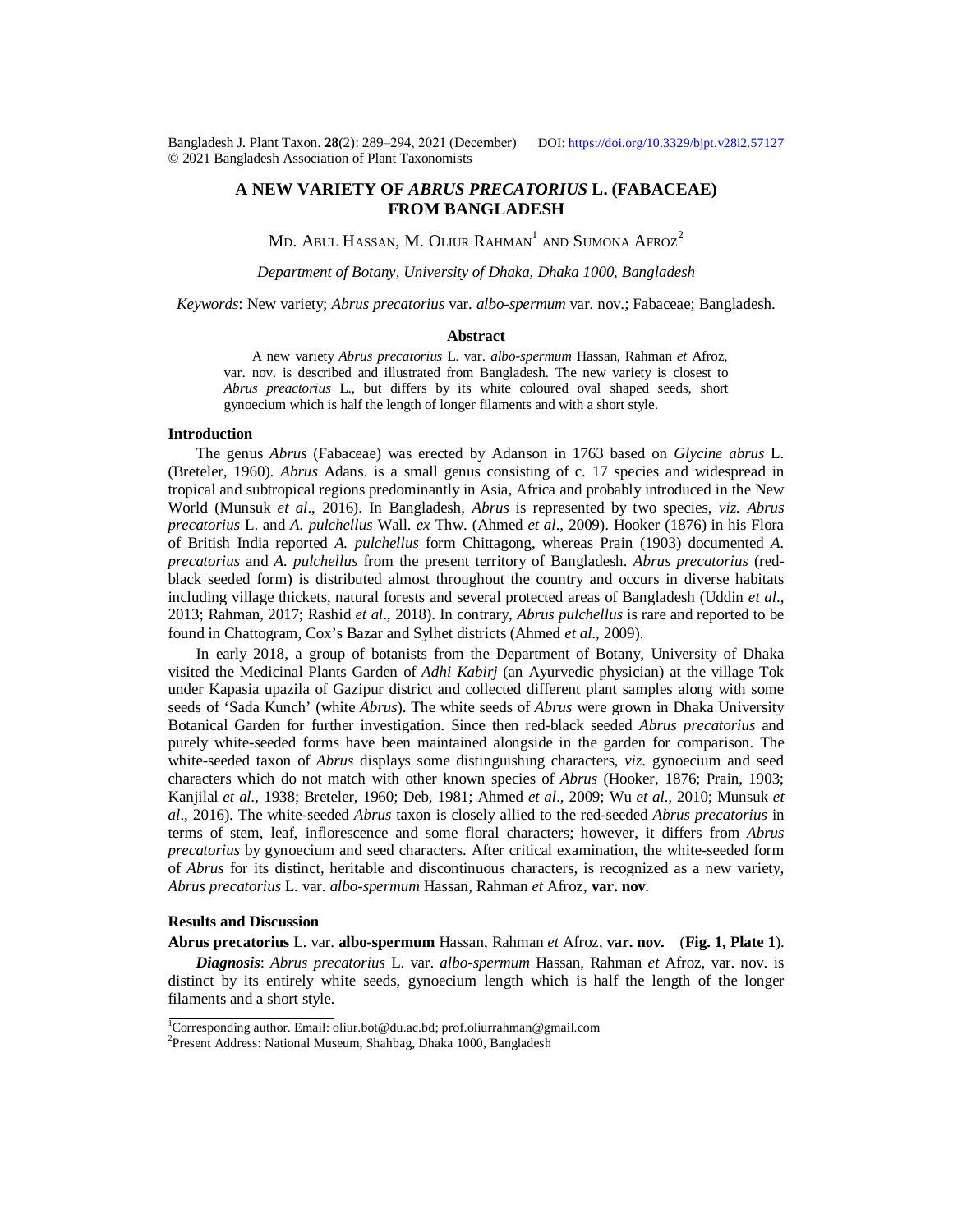*Type*: Bangladesh, Dhaka, Dhaka University Botanical Garden, *M.A. Hassan* 6001, *24 October 2021* (*Holotype*: DUSH!) (Originally seeds were collected from the village Tok of Kapasia upazila under Gazipur district and maintained in Dhaka University Botanical Garden since March 2018). The holotype is deposited at Dhaka University Salar Khan Herbarium (DUSH).

A handsome undershrub with twining stem, and on support grows as a dextrose climber. Leaves paripinately compound, alternate; leaflets linear or linear-oblong, usually 10-20 in number, occasionally more, opposite, very sweet in taste. Flowers in pedunculate racemes, shortly pedicellate, bisexual, complete; sepals 5, c. 2-4 mm long; petals 5, standard petal  $10-11 \times 7-8$  mm, pinkish-white, wing petal 6-8  $\times$  c. 2 mm, keel petal 7-8  $\times$  3-4 mm, elliptic; stamens 9 (alternately long and short, the vexillary filament absent). Gynoecium short, c. 2.5-3.5 mm, half the length of longer filaments; style short, c. 0.5-0.8 mm long; carpel 1, placentation marginal. Fruits oblong pods, turgid, usually 4-6 seeded. Seeds purely white, oval, smooth.



Fig. 1. A-E. *Abrus precatorius*; F-J: *Abrus precatorius* var. *albo-spermum* **var. nov**.; A,F=Habit sketch (x1); B,G=Androecium vs. gynoecium  $(x5)$ ; C,H= Wing petal  $(x3)$ ; D,I= Keel petal  $(x3)$ ; E,J=Seed  $(x1)$ .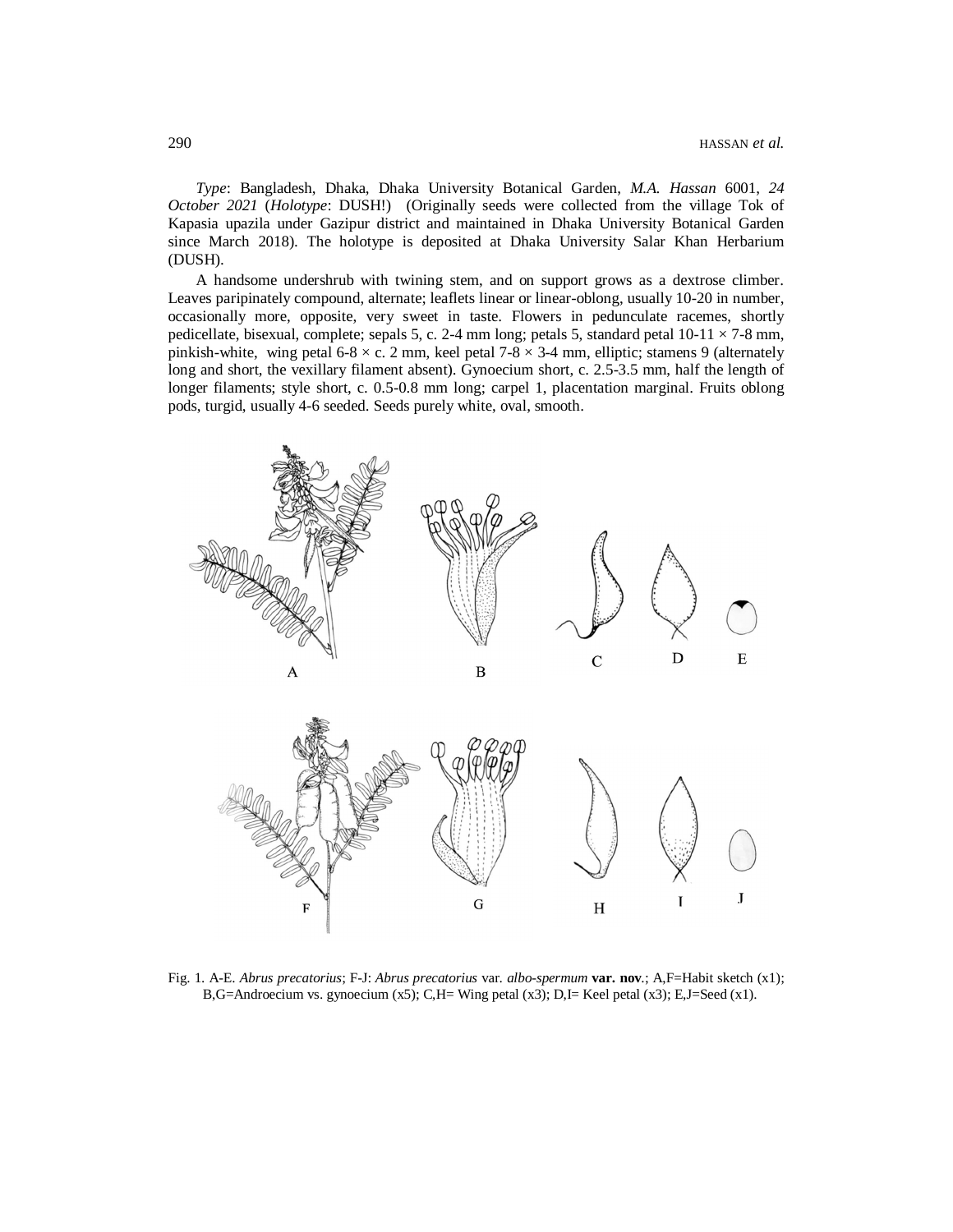

Plate 1. A,C,E= *Abrus precatorius*; B,D,F= *Abrus precatorius* var. *albo-spermum* **var. nov**. A,B=Habit; C.D= Fruits with seeds; E,F= Seeds.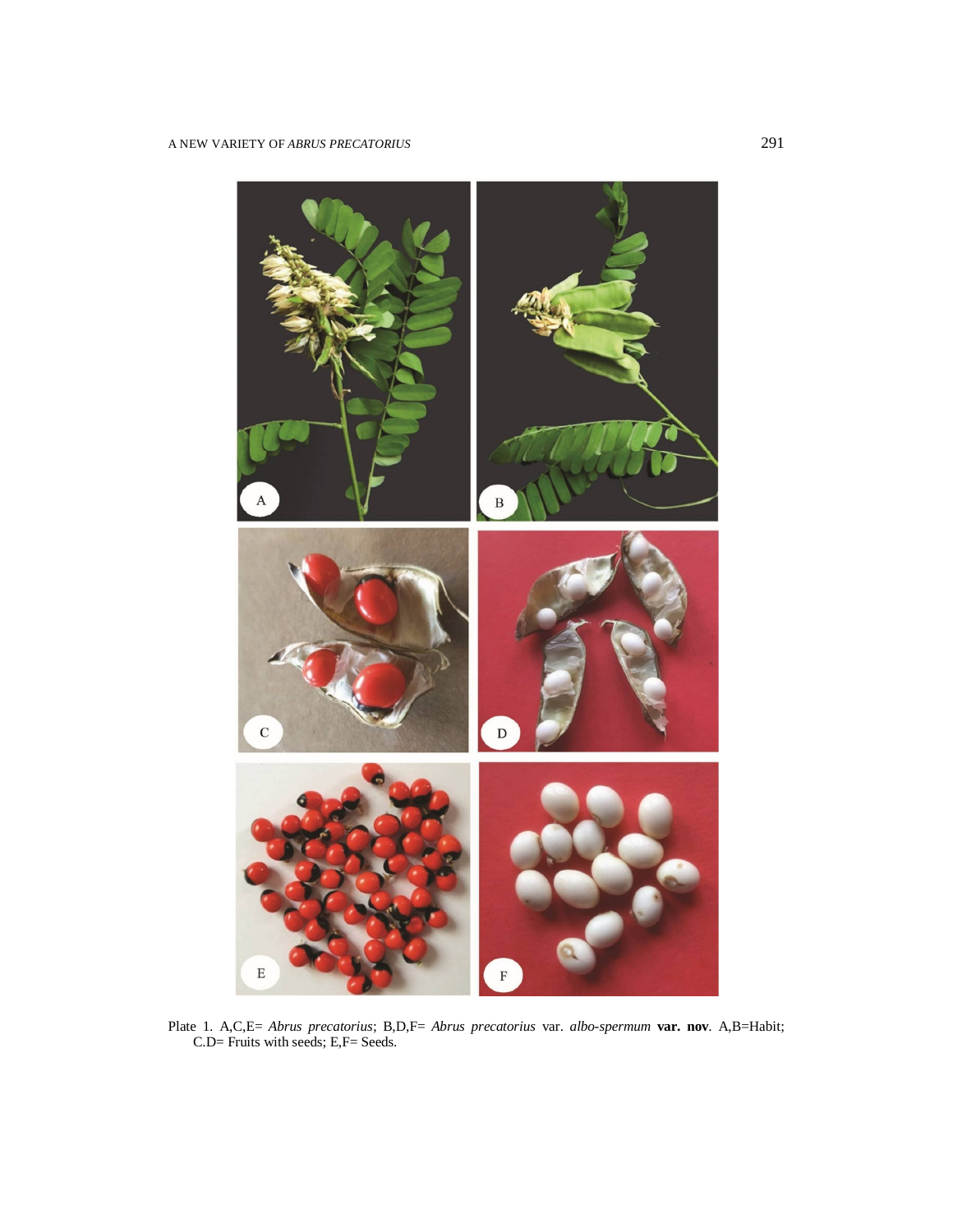*Flowering and fruiting*: August to October.

*Etymology*: The new variety is named after the white colour of the seeds of the new taxon.

A comparative account of *Abrus precatorius* L. and the new variety *Abrus precatorius* var. *albo-spermum* Hassan, Rahman *et* Afroz, var. nov. are depicted in Table 1.

**Table 1. Comparison of** *Abrus pracatorius* **L. and** *Abrus pracatorius* **var.** *albo-spermum* **Hassan, Rahman** *et* **Afroz, var. nov.**

| Abrus precatorius L.                                                | Abrus precatorius L. var. albo-spermum Hassan,<br>Rahman et Afroz var. nov. |
|---------------------------------------------------------------------|-----------------------------------------------------------------------------|
| 1. Seeds two-third scarlet and the rest jet-black,<br>almost round. | 1. Seeds entirely pure white, oval.                                         |
| 2. Gynoecium long, c. 6-7 mm.                                       | 2. Gynoecium short, c. 2.5-3.5 mm.                                          |
| 3. Gynoecium more or less equal to length of longer<br>filaments.   | 3. Gynoecium half the length of longer filaments.                           |
| 4. Style long, c. 2.5-3.0 mm long.                                  | 4. Style very short, c. 0.5-0.8 mm long.                                    |
| 5. Lower part of the wing petal narrower.                           | 5. Lower part of the wing petal broader.                                    |
| 6. Keel petal ovate.                                                | 6. Keel petal elliptic.                                                     |

*Variation in seed colour:* The new variety *Abrus precatorius* var. *albo-spermum* presents entirely pure white seeds, while the closely related *Abrus preactorius* displays variations in seed colour. In *A. precatorius*, seeds are usually two-third scarlet or white and the rest jet-black, sometimes whitish, rarely wholly black (Kanjilal *et al*., 1938); seeds scarlet with area around the hilum black, rarely entirely black, whitish or yellowish (de Padua *et al.,* 1999); seeds bright scarlet and black or whitish black or mixed black and white (Bakshi *et al.,* 1999); seeds red or white with a black cap (Panigrahi and Murti, 1989); seeds bright scarlet and black, or white, or mixed black and white (Hooker, 1876).

*Seed germination*: Ten seeds of *Abrus precatorius* var. *albo-spermum* var. nov. were sown on 20 March 2018 and out of 10 seeds sown only 3 seeds germinated on 25 March 2018, and the germination was found to be epigeal. A detailed study on seed germination of *Abrus precatorius*  var. *albo-spermum* var. nov. and *Abrus precatorius* reveals that the process of seed development in both taxa is perhaps the same. However, in the last two weeks of seed maturation in the redseeded *Abrus precatorius,* colour development and colour changes occur. A black spot appears first at the hilum from where a reddish or pinkish colouration gradually coming down as observed on 26 September 2018. On 14 October 2018, it was observed that the black hilum portion became fully black (jet-black) and the lower part was yellowish-pink. After a few days the lower two-third yellowish-pink portion became scarlet when the seeds were fully mature. Therefore, the occasional whitish, yellowish, pinkish or fully black seeds found in the pods of *Abrus precatorius* might be due to incomplete final maturation process. A few fully black seeds were also noticed in the pods of this species; however, these black seeds did not germinate when sown.

*Traditional uses and biological activities:* The red-seeded *Abrus precatorius* and whiteseeded *Abrus precatorius* var. *albo-spermum* var. nov. both the taxa are traditionally used in treating different ailments. Seeds are purgative, emetic and aphrodisiac, and administered in the treatment of diarrhoea and dysentery. In Ayurvedic medicine, especially the white-seeded form is used as they are thought to be less toxic (Panigrahi and Murti, 1989; Pal and Jain, 1998). *Abrus precatorius* leaf is used as laxative, expectorant and aphrodisiac in Ayurvedic medicine (Bhakta and Das, 2020). Leaves are applied to cure fever, cough and cold, while the roots are used to treat jaundice and haemoglobinuric bile (Garaniya and Bapodra, 2014). Seed extract is CNS depressant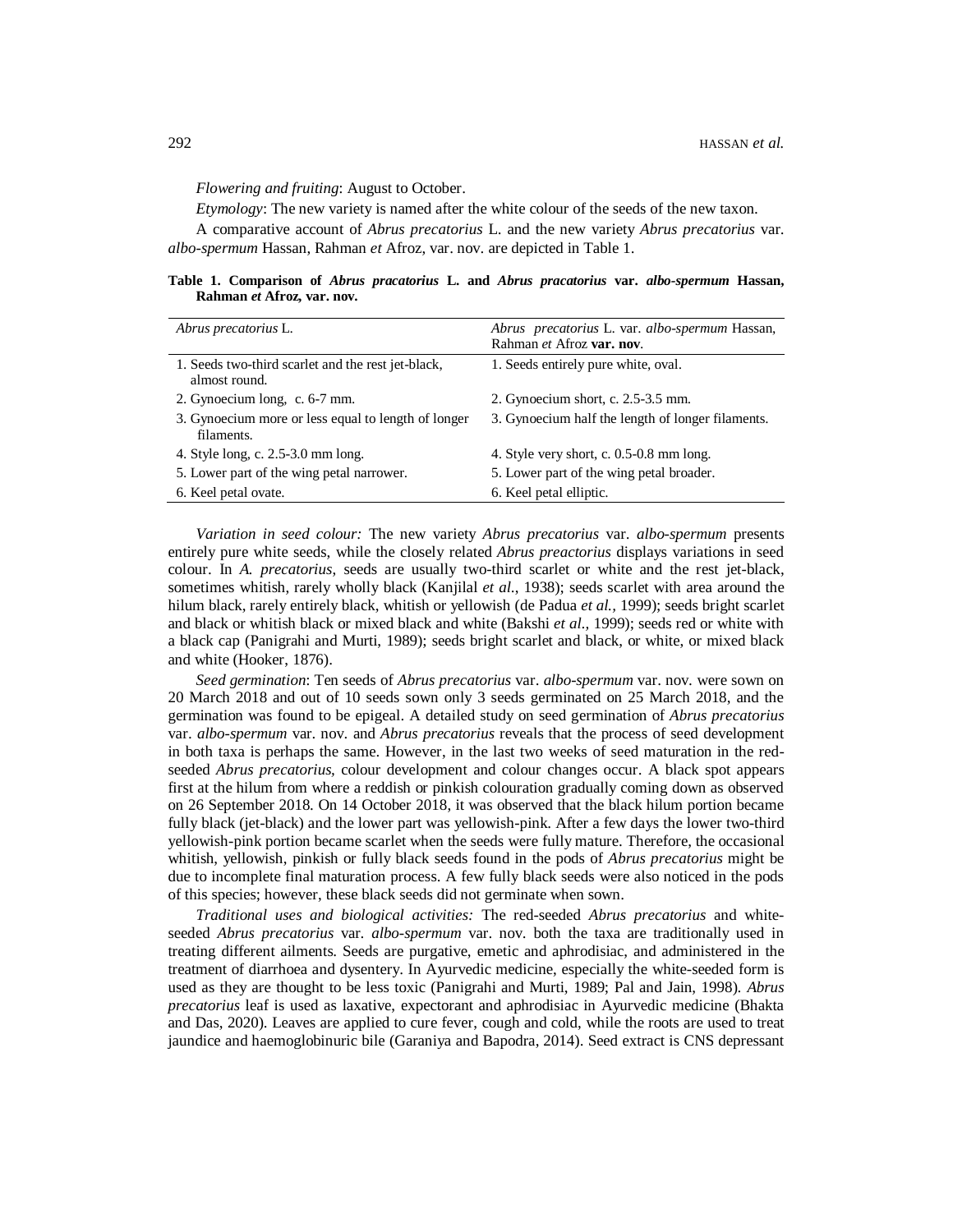and reported to have antibacterial and analgesic properties (Yusuf *et al*., 2009). Various pharmacological study reveals that *Abrus precatorius* possesses anti-oxidative (Arora, 2011), neuroprotective (Premanand and Ganesh, 2010), anti-depression (Attal *et al*., 2010), antiinflammatory (Kuo *et al*., 1995) and anticancer (Anbu *et al*. 2011) activities. Very recently, antiulcerative efficacy of ethyl acetate extract of *Abrus precatorius* seed in hydrochloric acid/Ethanol (HCl/EtOH)-induced ulcerative rats via regulation of inflammatory genes has been determined (Omoboyowa *et al.*, 2021).

# **References**

- Ahmed, Z.U., Hassan, M.A., Begum, Z.N.T. Khondker, M., Kabir, S.M.H., Ahmad, M., Ahmed, A.T.A. (Eds), 2009. Encyclopedia of Flora and Fauna of Bangladesh*,* Vol. **8**. Angiosperm: Dicotyledons (Fabaceae- Lythraceae). Asiatic Society of Bangladesh, Dhaka, 478 pp.
- Anbu, J., Ravichandiran, V., Sumithra, M., Chowdary, S.B., Kumar, S., Kannadhasan, R. *et al*. 2011. Anticancer activity of petroleum ether extract of *Abrus precatorius* on ehrlich ascitis carcinoma in mice. Int. J. Pharm. Biol. Sci. **2**: 24-31.
- Arora, R. 2011. Phytopharmacological evaluation of ethanolic extract of the seeds of *Abrus precatorius* L. J. Pharmacol. Toxicol. **6**(6): 580-588.
- Attal, A.R., Otari, K.V., Shete, R.V., Upasani, C.D. and Nandgude, T.D. 2010. *Abrus precatorius* Linnaeus: a phytopharmacological review. J. Pharm. Res. **3**(11): 2585-2587.
- Bakshi, D.N.G., Sensarma, P. and Pal, D.C. 1999. A Lexicon of Medicinal Plants in India, Vol. **1**. Naya Prokash, Calcutta, India, 552 pp.
- Bhakta, S. and Das, S.K. 2020. The medicinal values of *Abrus precatorius*: a review study. J. Adv. Biotechnol. Exp. Ther. **3**(2): 84-91.
- Breteler, F.J. 1960. Revision of *Abrus* Adanson (Pap.) with special reference to Africa. Blumea **10**(2): 607-624.
- de Padua, L.S., Bunyapraphatsara, N. and Lemmens, R.H.M.J. (Eds) 1999. Plant Resources of South-East Asia No. **12**(1). Medicinal and Poisonous Plants. Backhuys Publishers, Leiden, the Netherlands, 711 pp.
- Deb, D.B. 1981. The Flora of Tripura State, Vol. **1** (Ophioglossaceae Staphyleaceae). Today & Tomorrow's Printers & Publishers, New Delhi, India, 509 pp.
- Garaniya, N. and Bapodra, A. 2014. Ethnobotanical and phytophrmacological potential of *Abrus precatorius* L.: A review. Asian Pac. J. Trop. Biomed. 4 (Suppl. 1): S27-S34.
- Hooker, J.D. 1876. Flora of British India, Vo. **2**. L. Reeve & Co. Ltd., Kent England, p. 175.
- Kanjilal, U.N., Kanjilal, P.C. and Das, A. 1938. Flora of Assam, Vol. **2**. A Van Book Company, Delhi, India, 409 pp.
- Munsuk, W., Chantaranothai, P. and Kongsook, B. 2016. The genus *Abrus* Adans. (Leguminosae-Papilionoideae) in Thailand. Trop. Nat. Hist. **16**(2): 67-77.
- Kuo, S.C., Chen, S.C., Chen, L.H., Wu, J.B., Wang, J.P. and Teng, C.M. 1995. Potent antiplatelet, antiinflammatory and antiallergic isoflavanquinones from the roots of *Abrus precatorius*. Planta Medica **61**: 307-312.
- Omoboyowa, D.A., Omomule, O.M., Balogun, T.A., Saibu, O.A. and Metibemu, D.S. 2021. Protective potential of ethyl acetate extract of *Abrus precatorius* (Linn) seeds against HCl/EtOH-induced gastric ulcer via pro-inflammatory regulation: *In vivo* and *in silico* study. Phytomedicine Plus **1**(4): 100145.
- Pal, D.C. and Jain, S.K. 1998. Tribal Medicine. Naya Prokash, Bidhan Sarani, Calcutta, 317 pp.
- Panigrahi, G. and Murti, S.K. 1989. Flora of Bilaspur District, Vol. **1** (Ranunculaceae Convolvulaceae). Botanical Survey of India, 396 pp.
- Prain, D. 1903 (Reprinted 1981). Bengal Plants, Vol. **1**. Bishen Singh Mahendra Pal Singh, Dehra Dun, India, p. 369.
- Premanand, R. and Ganesh, T. 2010. Neuroprotective effects of *Abrus precatorius* Linn. aerial extract on hypoxic neurotoxicity induced rats. International J. Chem. Pharmac. Sci. **1**(1): 9-15.